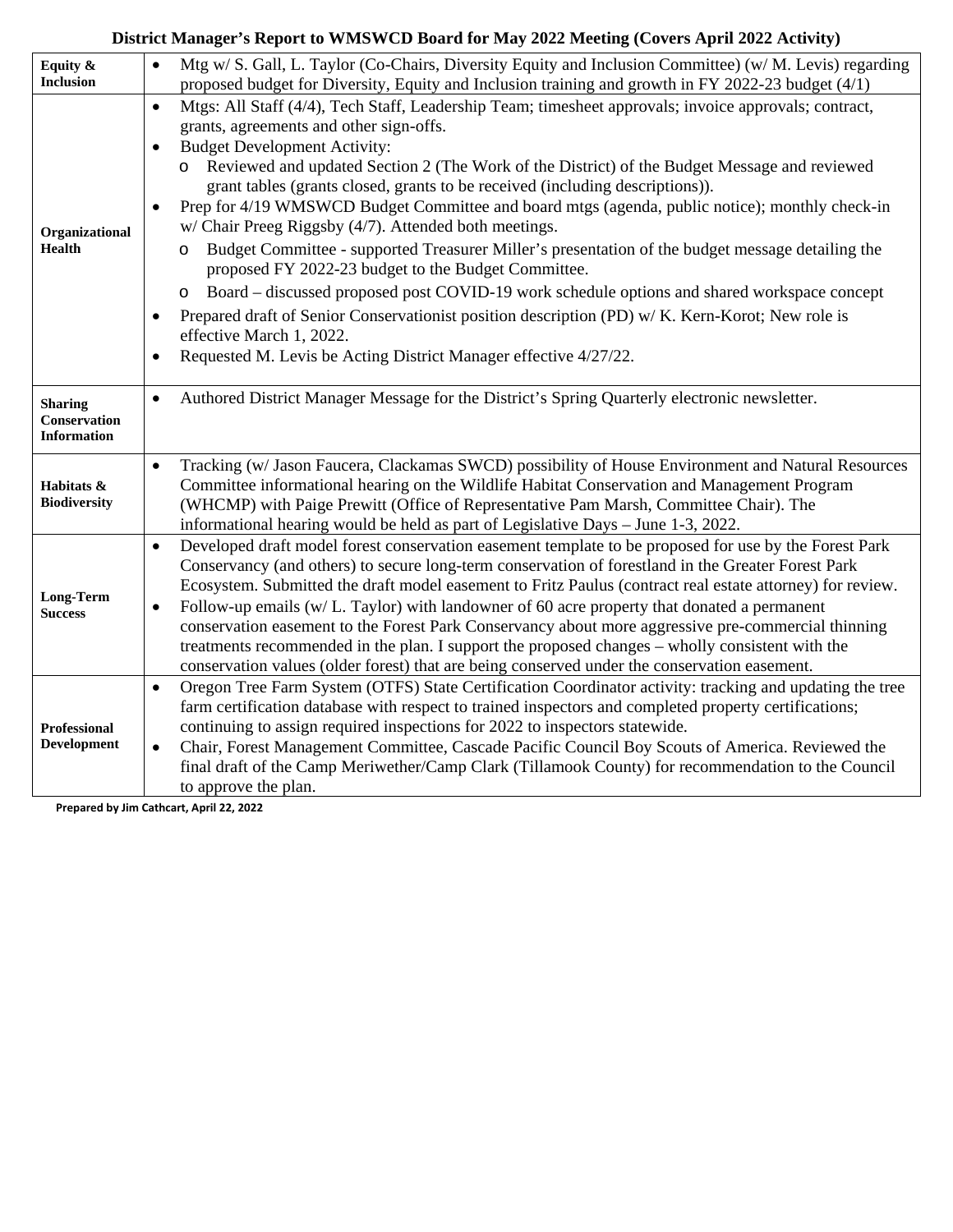# **Michelle Delepine, Invasive Species Program Coordinator May 2022 Staff Report (April 9th – May 9th 2022)**

| <b>Task</b>                                                          |                                                                                                                                                                                                                                                                                                                                                                                                                                                                                                                                                                                                                                                                                                                                                                                                                                                                                                                                                                                            |
|----------------------------------------------------------------------|--------------------------------------------------------------------------------------------------------------------------------------------------------------------------------------------------------------------------------------------------------------------------------------------------------------------------------------------------------------------------------------------------------------------------------------------------------------------------------------------------------------------------------------------------------------------------------------------------------------------------------------------------------------------------------------------------------------------------------------------------------------------------------------------------------------------------------------------------------------------------------------------------------------------------------------------------------------------------------------------|
| <b>Early</b><br>Detection,<br>Rapid<br>Response<br>(EDRR)<br>Program | <b>Garlic mustard:</b> Completed three contractor-assisted garlic mustard control days, and<br>several staff-led control days at 31 properties. Disposed of 360 pounds of pulled plants. Areas<br>include Skyline/Burnside, Upper Balch Creek, and South Portland. With assistance from<br>Randi, completing acceptance paperwork for \$38,372 funded Oregon State Weed Board<br>grant. Continuing coordination with agency partners and contractors for the upcoming season.<br><b>Ludwigia (water primrose):</b> We received a \$27,433 grant from the ODA Priority Weed<br>Grant program. This grant will have an aquatic weed focus with a goal of finding and<br>controlling Ludwigia in and around Sauvie Island and Sturgeon Lake. Funding would go to<br>partners, direct control and boating equipment.<br><b>Outreach:</b> Received ~dozen responses to our outreach letter sent last month. Assisted<br>Renee and Ari with developing landowner list for annual report mailing. |
| Integrated<br>Pest<br>Management<br>(IPM)<br>Coordination            | Maintained and organized herbicide equipment in storage and for field use.<br>$\bullet$<br>Applicator license administrative work.<br>$\bullet$<br>Maintained MSDS binders.<br>$\bullet$<br>Collected and tracked herbicide treatment data.<br>$\bullet$<br>Reviewed past IPM trainings and shared notes pertaining to updates to best<br>$\bullet$<br>management practices with staff, partners and community.<br>Lead on developing & revising best management (BMP) factsheets.<br>$\bullet$<br>Developing BMPs for adding new herbicides to our toolbox.<br>$\bullet$<br>Herbicide storage needs for potential new office space.<br>$\bullet$<br>Provided technical guidance via email & phone to community, residents and others.<br>$\bullet$<br>Forwarded training opportunities to staff and CWMA members.<br>$\bullet$<br>Pursued and tracked additional IPM trainings and communications with partners and<br>$\bullet$<br>staff to improve best management practices.           |
| Invasive<br>Partnerships<br>Safety/Covid                             | 4-County CWMA: Planning August General Meeting. April Committee meeting was canceled.<br>Oregon Invasive Species Council (OISC): Tracking and provided feedback for Hub Working<br>Group. New website launched with priority invasive species.<br>Tryon Creek Watershed Council: No TCWC updates.<br>Western Invasives Network: Forwarded Spring newsletter to tech staff.<br><b>PNW Garlic Mustard Working Group:</b> Disposal has been a hot discussion topic on the<br>listserv. Provided some curation of listserv.<br>Led monthly safety topic: Heat Illness Prevention and Wildfire and Smoke Exposure                                                                                                                                                                                                                                                                                                                                                                               |
| <b>DEI</b>                                                           | Prevention policies, updates.<br>Using new DEI best practices for speaking and writing about invasive species.                                                                                                                                                                                                                                                                                                                                                                                                                                                                                                                                                                                                                                                                                                                                                                                                                                                                             |
|                                                                      |                                                                                                                                                                                                                                                                                                                                                                                                                                                                                                                                                                                                                                                                                                                                                                                                                                                                                                                                                                                            |
| <b>Technical</b><br>Assistance                                       | Completed two site visits with landowners. Fielded six phone/email requests.                                                                                                                                                                                                                                                                                                                                                                                                                                                                                                                                                                                                                                                                                                                                                                                                                                                                                                               |
| Misc/Admin                                                           | Invoice processing; Email Correspondence; Admin paperwork; Scope of Work<br>developing/processing; Invoicing Review; Field Supplies Management & maintenance;<br>Landowner correspondence; Partner coordination; Budget Creation; New Office Space<br>considerations & feedback; Supervisory transition; Other District admin needs                                                                                                                                                                                                                                                                                                                                                                                                                                                                                                                                                                                                                                                        |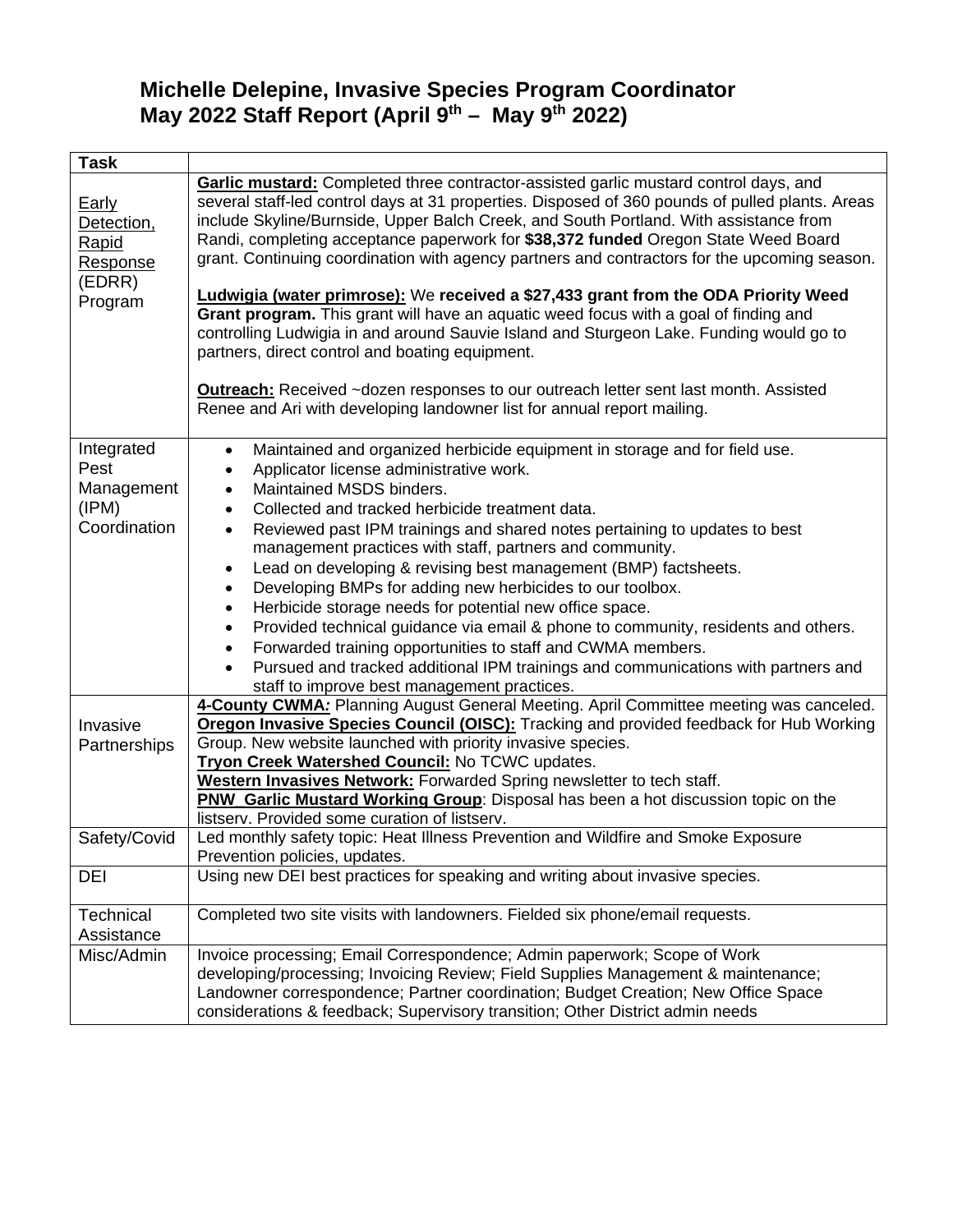# **Scott Gall April Staff Report**

| <b>Task</b>                                         | <b>Explanation</b>                                                                                                                                                                                                                                                                                                                                                                                                                                                                                                                                                                                                                                                                                                                                                                                                                                                                                                                                                                                                                                                                                                                                                   |
|-----------------------------------------------------|----------------------------------------------------------------------------------------------------------------------------------------------------------------------------------------------------------------------------------------------------------------------------------------------------------------------------------------------------------------------------------------------------------------------------------------------------------------------------------------------------------------------------------------------------------------------------------------------------------------------------------------------------------------------------------------------------------------------------------------------------------------------------------------------------------------------------------------------------------------------------------------------------------------------------------------------------------------------------------------------------------------------------------------------------------------------------------------------------------------------------------------------------------------------|
| Diversity, Equity & Inclusion (DEI)                 | At the April 12th meeting there was an update given on diversity in WMSWCD<br>suppliers and related process; discussions on WMSWCD board DEI trainings and<br>Associates Board Director recruitment process; and updates on the DEI related<br>budget request for fiscal year 22-23 and upcoming staff DEI trainings.                                                                                                                                                                                                                                                                                                                                                                                                                                                                                                                                                                                                                                                                                                                                                                                                                                                |
|                                                     | Next Meeting is June 14th 10 am to Noon                                                                                                                                                                                                                                                                                                                                                                                                                                                                                                                                                                                                                                                                                                                                                                                                                                                                                                                                                                                                                                                                                                                              |
| Farms and new landowner<br>contacts<br>SP Goals 1-5 | Finalizing a plan to restoring a total of 14.5 acres on private land on Sauvie in<br>partnership with Ducks Unlimited. The first phase of site prep on approximately half<br>of that should start this spring with planting in ~Feb 2023.                                                                                                                                                                                                                                                                                                                                                                                                                                                                                                                                                                                                                                                                                                                                                                                                                                                                                                                            |
|                                                     | Completed a conservation plan for a farm project on three acres on Sauvie Island<br>Road about a mile north of Wapato State Park. Soil health and wildlife exclusion (very<br>heavy deer impacts) practices are slated to go in this spring/summer.                                                                                                                                                                                                                                                                                                                                                                                                                                                                                                                                                                                                                                                                                                                                                                                                                                                                                                                  |
| Site Visits SP Goals 1-5                            | 1 for Ducks unlimited project.                                                                                                                                                                                                                                                                                                                                                                                                                                                                                                                                                                                                                                                                                                                                                                                                                                                                                                                                                                                                                                                                                                                                       |
| <b>Sturgeon Lake Restoration</b><br>SP Goal 1 & 3   | Vegetation Maintenance - Completed in April. Currently receiving bids for a new<br>contract that would carry the project forward for the next three years.                                                                                                                                                                                                                                                                                                                                                                                                                                                                                                                                                                                                                                                                                                                                                                                                                                                                                                                                                                                                           |
| <b>ODA Grant</b><br>SP Goals 1, 2, 4, 5 & 6         | Completed recent report in April.                                                                                                                                                                                                                                                                                                                                                                                                                                                                                                                                                                                                                                                                                                                                                                                                                                                                                                                                                                                                                                                                                                                                    |
|                                                     |                                                                                                                                                                                                                                                                                                                                                                                                                                                                                                                                                                                                                                                                                                                                                                                                                                                                                                                                                                                                                                                                                                                                                                      |
| Off-Channel Salmon Habitat                          | The first of two wildlife crossing under highway 30 in the Harborton area has reached<br>90% plans. It would have probably gone in this summer, but County permits are<br>holding it up. The location would allow frogs, other amphibians and small wildlife to<br>pass through a dry culvert about 4 feet in diameter. The pipe will be filled ~1/4 full of<br>gravel and sand so the wildlife are not crossing on cold steel. There will also be<br>several shafts installed to allow light to enter from above - as it is several hundred<br>feet long this makes it more inviting that a long, dark tunnel. The project is a<br>partnership between BPA, CREST, ODFW and ODOT. The primary funding for this will<br>come from BPA made available from credits received while restoring wetland<br>functionality to the Polansky/Burlington Bottoms property. Maintenance will be<br>handled by ODFW. And for those worried about water flooding this crossing, there is<br>adjacent existing culvert lower in elevation that passes storm water under highway<br>30.<br>As many know, a $2nd$ pipe is proposed at the site of the Harborton frog shuttle, a mile |
|                                                     | or so from the one above, and is just entering the feasibility phase and is being helped<br>in part my Oregon Wildlife Foundation. They will be able to lean on the designs and<br>lessons learned in the crossing listed above.                                                                                                                                                                                                                                                                                                                                                                                                                                                                                                                                                                                                                                                                                                                                                                                                                                                                                                                                     |
| Soil Health                                         | Soil School finished up on Thursday, April 28 <sup>th</sup> and for the planners, speakers and<br>many attendees it was another great success.                                                                                                                                                                                                                                                                                                                                                                                                                                                                                                                                                                                                                                                                                                                                                                                                                                                                                                                                                                                                                       |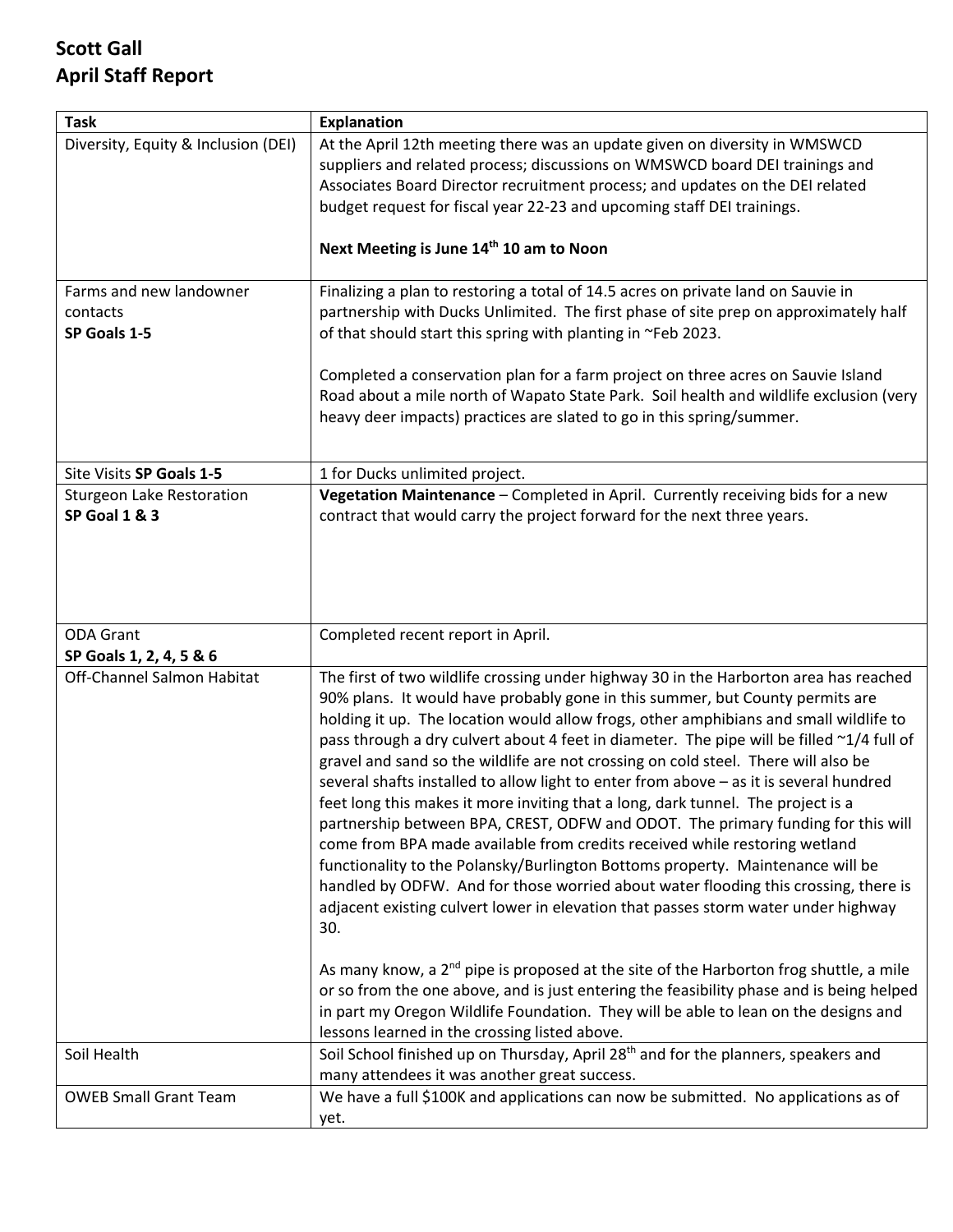## **Kammy Kern-Korot, WMSWCD Senior Conservationist Staff Report for April 18 – May 13, 2022**

|                                     | Participated in tour of Shwah kuk wetland with Serina Fast Horse & City of Portland staff to<br>$\bullet$                                                                            |
|-------------------------------------|--------------------------------------------------------------------------------------------------------------------------------------------------------------------------------------|
|                                     | learn about indigenous community management of the site                                                                                                                              |
| <b>Equity &amp; Inclusion</b>       | Facilitated release of Education Niche-Finding report to Board and staff<br>٠                                                                                                        |
|                                     | Reviewed & shared DEI-related articles & resources on staff Outlook Teams channel,<br>٠                                                                                              |
|                                     | including Native American-owned native plant nurseries                                                                                                                               |
|                                     | Admin/Supervisory:<br>٠                                                                                                                                                              |
|                                     | Meet w/District manager; carefully review next year's budget request in preparation<br>$\circ$<br>for Board & Budget meetings; be available for questions, including re: office move |
|                                     | and hybrid work schedules; prepare overview of the latter                                                                                                                            |
|                                     | Review public meeting requirements post-pandemic<br>O                                                                                                                                |
|                                     | Plan response to change in status of District Manager position w/Leadership Team;<br>O                                                                                               |
|                                     | communicate with key partners                                                                                                                                                        |
|                                     | Revise position descriptions for: Senior Conservationist/Conservation Program<br>O                                                                                                   |
|                                     | Manager, District Manager position, and Field Conservationist (vacant). Share the                                                                                                    |
|                                     | latter w/ technical staff; begin one-on-one discussions re: priorities for tech. staffing.                                                                                           |
|                                     | Plan and lead bi-monthly tech. staff meetings; prepare for hybrid meetings<br>O<br>Establish weekly reporting procedure with tech. staff: re: progress, plans, problems<br>O         |
| <b>Organizational Health</b>        | Participate in weekly leadership team and monthly all-staff meeting<br>O                                                                                                             |
|                                     | Prepare monthly report(s)/ summary of work activity; prepare $\&$ approve timesheets<br>O                                                                                            |
|                                     | Review Covid policy and public health guidelines; provide guidance to supervisee<br>O                                                                                                |
|                                     | Misc. administrative tasks: apply to drive OSU motor pool vehicle, access intern<br>O                                                                                                |
|                                     | calendars, change computer login passwords; coordinate password management,                                                                                                          |
|                                     | manage photos on Cloud, etc.<br>Trainings, webinars and learnings:                                                                                                                   |
|                                     | Note DEI site tour above<br>$\circ$                                                                                                                                                  |
|                                     |                                                                                                                                                                                      |
|                                     | Research Migratory Bird Treaty Act and requirements re: potential harm to nest;<br>O<br>follow up with technical staff and partner Ducks Unlimited                                   |
|                                     |                                                                                                                                                                                      |
|                                     |                                                                                                                                                                                      |
|                                     | Vacation and Flex time: 1 day                                                                                                                                                        |
|                                     |                                                                                                                                                                                      |
|                                     | Healthy Streams Program (HSP) and Special Habitat (SH) sites:<br>Ongoing program planning & management, including contractor communication,<br>$\circ$                               |
|                                     | fiscal oversight and technician support; updated scopes of work (SOW) & budgets                                                                                                      |
|                                     | Directed quality control (QC) and follow up of <b>spring weed control</b> by contractor<br>O                                                                                         |
|                                     | Oriented, via site visit, 2 new project leads for veg. contractor to 3 Sauvie Is. HSP sites<br>$\circ$                                                                               |
|                                     | Prepared SOW and directed SBWC & contractor to <b>install wire cages on 200 trees</b> on<br>O                                                                                        |
| <b>Sharing Conservation</b>         | lower-middle McCarthy Creek to protect from beaver browse                                                                                                                            |
| <b>Information</b>                  | Lower McCarthy Creek Wetland Reserve Easement site:<br>$\circ$                                                                                                                       |
| Water & Soil                        | Directed QC and followed up on spring weed treatment by vegetation contractor<br>OWEB-funded Gilbert canal riparian, forest and oak savanna project:                                 |
| <b>Habitats &amp; Biodiversity</b>  | Ongoing planning for project implementation<br>O                                                                                                                                     |
| <b>Working Farms, Forests &amp;</b> | Oak CIS Project in upper Abbey Cr. Watershed:<br>$\bullet$                                                                                                                           |
| <b>Gardens</b>                      | o Coordinate w/landowner, prepare budget for next phase of the project, including                                                                                                    |
| <b>Climate Change</b>               | thinning work and re-planting                                                                                                                                                        |
| <b>Relationships with the Land</b>  | Other Special Habitat Projects (on Sauvie Island):<br>٠                                                                                                                              |
| <b>Long-Term Success</b>            | 2 days of field inventory at new Sauvie Is. wetland habitat project: assess baseline<br>O<br>conditions, best site preparation techniques & species for the site; refine plant list  |
|                                     | <b>Additional Technical Assistance:</b><br>٠                                                                                                                                         |
|                                     | ID species & horsetail control options for planting under powerlines at McCarthy Cr.;<br>$\circ$                                                                                     |
|                                     | review native thistles                                                                                                                                                               |
|                                     | Provide tips for managing plant damage from beavers with Clackamas colleague<br>$\circ$                                                                                              |
|                                     | Other Sharing of Conservation Info/Education & Outreach:                                                                                                                             |
|                                     | Share event info. and articles<br>$\circ$<br>Provide input on new WMSWCD website; review neighbor district websites<br>O                                                             |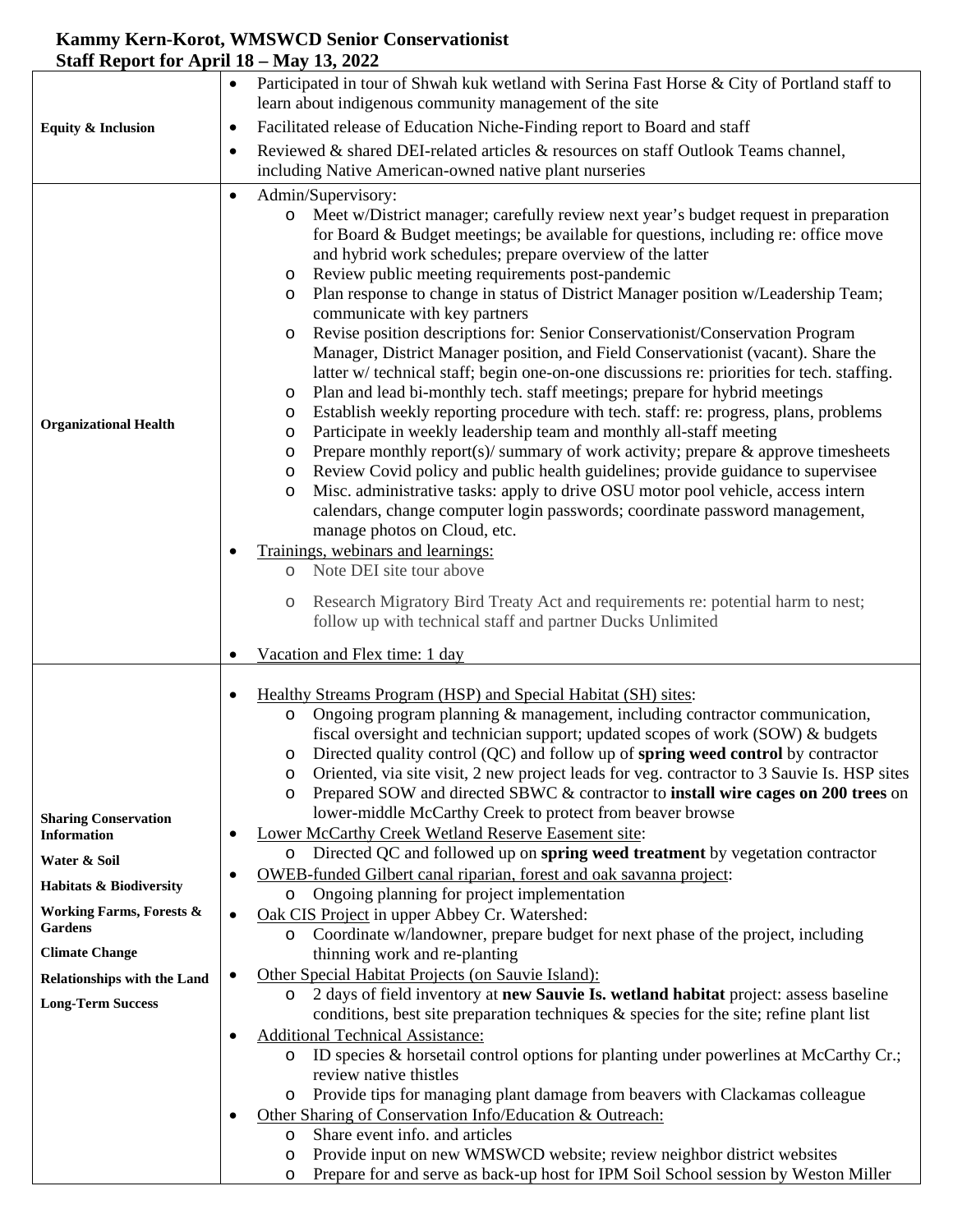|                                  | Partnerships:<br>$\bullet$<br>Discuss w/ODFW eDNA sampling for chum in Scappoose Bay/Multnomah Channel<br>$\circ$<br>tributaries; coordinate w/SBWC and Columbia SWCD<br>Coordinate letter of support for Harborton frog crossing technical assistance grant app.<br>$\circ$<br>Climate Change:<br>Continue to share resources w/intern $\&$ others for climate change lens, adaptation<br>$\circ$                                                 |
|----------------------------------|----------------------------------------------------------------------------------------------------------------------------------------------------------------------------------------------------------------------------------------------------------------------------------------------------------------------------------------------------------------------------------------------------------------------------------------------------|
|                                  | Follow up/ TNC research re: riparian reforestation and carbon sequestration<br>$\circ$<br>Do related reading and pursue and/or attend training related to climate change<br>$\circ$                                                                                                                                                                                                                                                                |
| <b>Financial Sustainability</b>  | Review contractor invoices, supervisee expenses<br>$\bullet$<br>Finalize funding request by SBWC for FY 22-23<br>Update end-of-year spending projections for technical staff<br>Facilitate execution of new MOA with City of Portland for plant cooler use<br>Edit guidance for staff re: entering data in herbicide-use-near-water tracking document<br>Review current NACD technical assistance grant deliverables and application for next year |
| NRCS project/NACD<br>grant match | NRCS WRE & Oak CIS project hours: $3 + 8$ hr. by technician (& intern) to QC spray work, etc.1<br>on NACD grant itself.                                                                                                                                                                                                                                                                                                                            |

*Strategic Directions:* **1) Equity & Inclusion, 2) Organizational Health, 3) Financial Sustainability, 4) Sharing Information, 5) Water and Soil, 6) Habitats and Biodiversity, 7) Working Farms, Forests and Gardens, 8) Climate Change, 9) Relationships with the Land, 10) Long-Term Success** 

#### **Acronyms:**

| BPA: Bonneville Power Administration                       |                                                                      |
|------------------------------------------------------------|----------------------------------------------------------------------|
| CIS: Conservation Implementation Strategy                  | CSWCD: Clackamas Soil & Water Conservation District                  |
| <b>CREST: Columbia River Estuary Study Task Force</b>      | <b>CWMA: Cooperative Weed Management Area</b>                        |
| DEI: Diversity, Equity & Inclusion                         | DEQ: (Oregon) Department of Environmental Quality                    |
| EDRR: Early Detection Rapid Response [of invasive species] | <b>EMSWCD: East Multnomah Soil &amp; Water Conservation District</b> |
| HSP: Healthy Streams Program                               | <b>HOA: Home Owner Association</b>                                   |
| IPM: Integrated Pest Management                            | NACD: National Association of Conservation Districts                 |
| NRCS: Natural Resource Conservation Service                | <b>ODA: Oregon Department of Agriculture</b>                         |
| OSHA: Oregon Occupational Safety & Healthy                 | <b>OWRD: Oregon Water Resources Department</b>                       |
| SBWC: Scappoose Bay Watershed Council                      | <b>QC: Quality Control</b>                                           |
| SIDIC: Sauvie Island Drainage Improvement Company          | SOW: Scope of work                                                   |
| T.A.: Technical Assistance                                 | <b>THPRD: Tualatin Hills Parks &amp; Recreation District</b>         |
| TMDL: Total Maximum Daily Load (DEQ pollution allowance)   | <b>TNC: The Nature Conservancy</b>                                   |
| TSWCD: Tualatin Soil & Water Conservation District         | <b>WRE: Wetland Reserve Easement</b>                                 |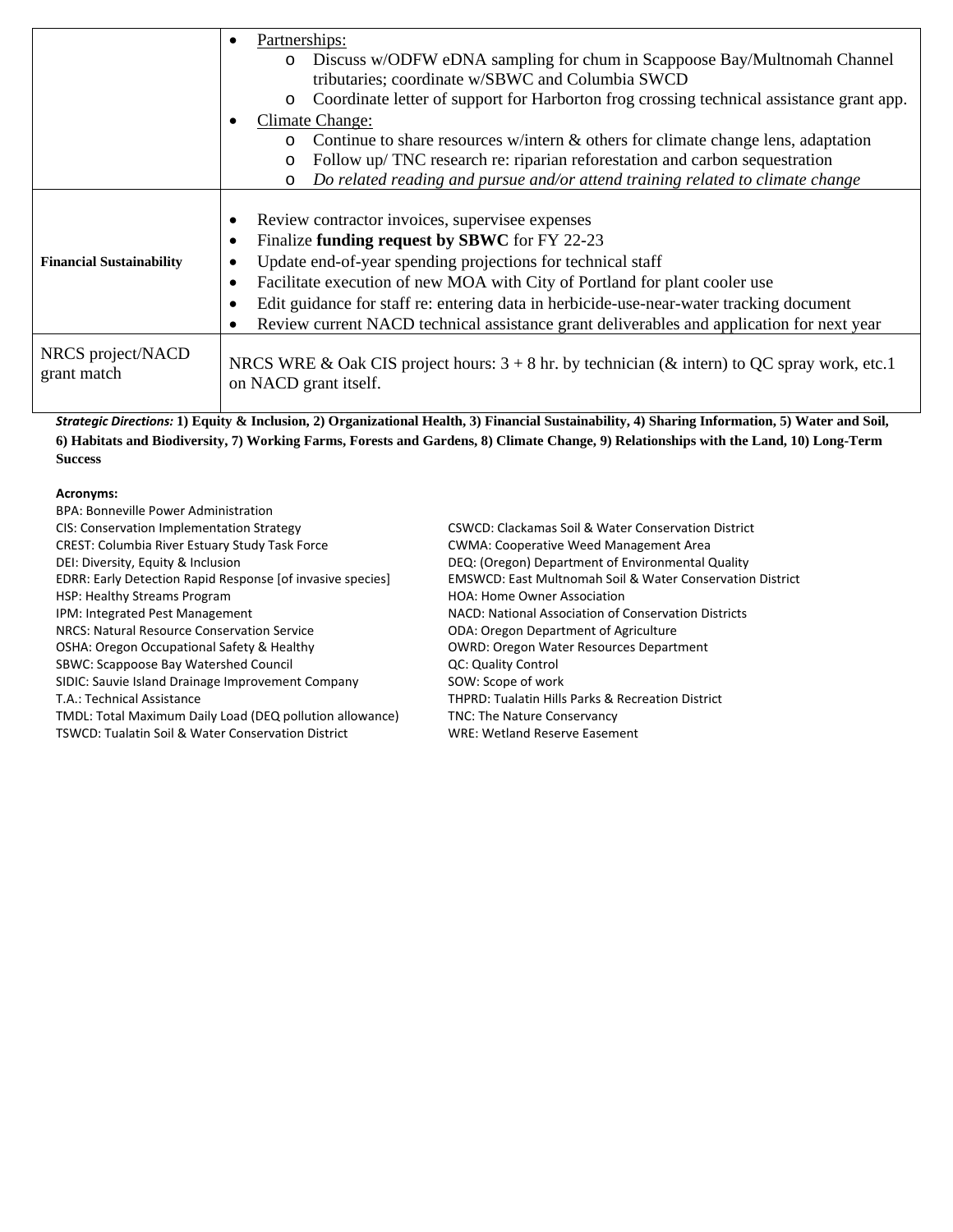#### **Fiscal & Administration Report (Levis and Razalenti) Staff Report for Board (covers April 2022 activity)**

| Fiscal & Admin Annual Work Plan                                                                                                                                                                                                                  | <b>Status This Month</b>                                                                                                                                                                                                                                                                                                                                                                                                                                                                                                                                                                |
|--------------------------------------------------------------------------------------------------------------------------------------------------------------------------------------------------------------------------------------------------|-----------------------------------------------------------------------------------------------------------------------------------------------------------------------------------------------------------------------------------------------------------------------------------------------------------------------------------------------------------------------------------------------------------------------------------------------------------------------------------------------------------------------------------------------------------------------------------------|
| items relevant to this month<br><b>Acting District Manager</b>                                                                                                                                                                                   | Working with District Manager as he prepares for an extended absence, discussing transition and status of                                                                                                                                                                                                                                                                                                                                                                                                                                                                               |
|                                                                                                                                                                                                                                                  | various projects in process.                                                                                                                                                                                                                                                                                                                                                                                                                                                                                                                                                            |
| Manage Accounting and Finances to<br>maximize efficiency and<br>effectiveness                                                                                                                                                                    | Completed monthly processing and reporting of A/P, A/R, Time sheets, Payroll, PERS, credit cards, banking,<br>taxes, insurance. System updates. Personnel updates. Vendor coordination and follow-ups. Regular invoice<br>and timesheet approvals; Monthly reconciliations and Financial Statements.<br>Transition of data entry and processing to external bookkeeping service completed.                                                                                                                                                                                              |
| Manage Human Resources and<br>Benefits, ensuring District in<br>compliance with all labor laws and<br>regulations regarding personnel<br>files, employee handbook, benefits,<br>retirement plans, recruiting, hiring,<br>onboarding, termination | Onboarding and orientation of two seasonal GIS and Field Interns<br>Finalized choices for health plan renewals.<br>Working with Staff to ensure office coverage as we transition back to office.                                                                                                                                                                                                                                                                                                                                                                                        |
| Manage development and<br>submission of District Budget,<br>ensuring that all local, state, and<br>federal standards and laws met;<br>staff, board and public participate                                                                        | Finalized FY23 Proposed Budget document and power point presentation for Budget Committee meeting,<br>and with District Manager and Senior Conservationist, reviewed all with Board Treasurer.<br>Completed all budget related notices and filings per FY23 budget calendar.<br>Reviewing and monitoring budget versus actual results to date for FY22.<br>Continuing to evaluate performance measures used in budget document, long-range business plan and<br>annual report.<br>Coordinating activity per budget calendars for FY23, meetings to evaluate needs, etc.                 |
| Support Board of Directors as<br>needed (minutes, public meeting<br>announcements, board package,<br>policies) ensuring compliance with<br>all public meeting laws and relevant<br><b>Oregon Revised Statutes</b>                                | Prepared and/or reviewed all meeting materials for monthly meeting, coordinating with all relevant staff and<br>board members (agenda, Treasurer's Report, consolidated staff and DEI reports, prior month's minutes,<br>resolutions, and policies as applicable, etc.).                                                                                                                                                                                                                                                                                                                |
| Manage grant administration and<br>reporting & contracting                                                                                                                                                                                       | Reporting on all accounting and tracking for regular grant submissions (ODA TALMA, OSWB and OWEB small<br>grants reporting, and National Assoc. of Conservation Districts Technical Grant).<br>Reviewing expiring umbrella contracts with conservation vegetation contractors, amendments, etc., and<br>preparing amendment template with input from staff<br>Worked with Forest Conservationist on OWEB grant coordination                                                                                                                                                             |
| Manage Office and General Admin<br>area (office equipment, vehicles,<br>systems, files, reception duties, mail<br>distribution, scheduling, etc.) to<br>ensure all areas related to office<br>functioning optimally and safety is<br>prioritized | Working with broker on terms for new office lease.<br>Continuing to coordinate staff needs (technology, communications, systems, and processes, etc.) to ensure<br>effectiveness and efficiency while remote working (due to COVID 19 office closure).<br>Continuing coordinating postal mail pickup and distribution, Meadowscaping Handbook orders & various<br>other general office duties; arranged for electronic recycling of broken electronics.<br>Continuing COVID-19 safety updates to office at Montgomery Park (when staff need to be in the office) and<br>field vehicles. |
| Support Communications and<br>Outreach efforts                                                                                                                                                                                                   | Website redesign team meeting to launch project, review schedule and needs.<br>Worked with Communications and Outreach Manager to organize and store materials.<br>Soil School backup host                                                                                                                                                                                                                                                                                                                                                                                              |
| Plan/Chair/Lead/Coordinate/Particip<br>ate in relevant District meetings<br>(Staff, DEI, Safety, Leadership, Office<br>Team, Annual)                                                                                                             | Organizing/planning and participating in all Staff Meeting (including safety committee meetings), Leadership<br>Team meetings, Board Chair check-ins, DEI Committee, DEI-focused voluntary discussion for staff, and<br>relevant tech staff meetings, office team meeting.<br>Safety: conducted quarterly hazard investigations on vehicles, office, storage<br>DEI: attended and took notes for DEI Committee meeting<br>Training: planned upcoming training on White Supremacy Culture & Tokenism with staff and Capacity<br><b>Building Partnerships</b>                             |
| Plan/Coordinate/Participate in<br>external meetings and events (WHA<br>Insurance, SDAO, Property Manager,<br>Cogent IT, ADP, GFOA, TSCC, TCWC,<br>Legal, etc.)                                                                                   | Consulting with Cogent IT regarding cabling, infrastructure needs, server requirements, etc. related to new<br>office space.                                                                                                                                                                                                                                                                                                                                                                                                                                                            |
| Training / Workshops / Conferences<br>(SDAO, OACD, CONNECT, Prof. Org)                                                                                                                                                                           | Attending as able monthly SDAO safety webinars first Thursday of every month & other management<br>training.                                                                                                                                                                                                                                                                                                                                                                                                                                                                            |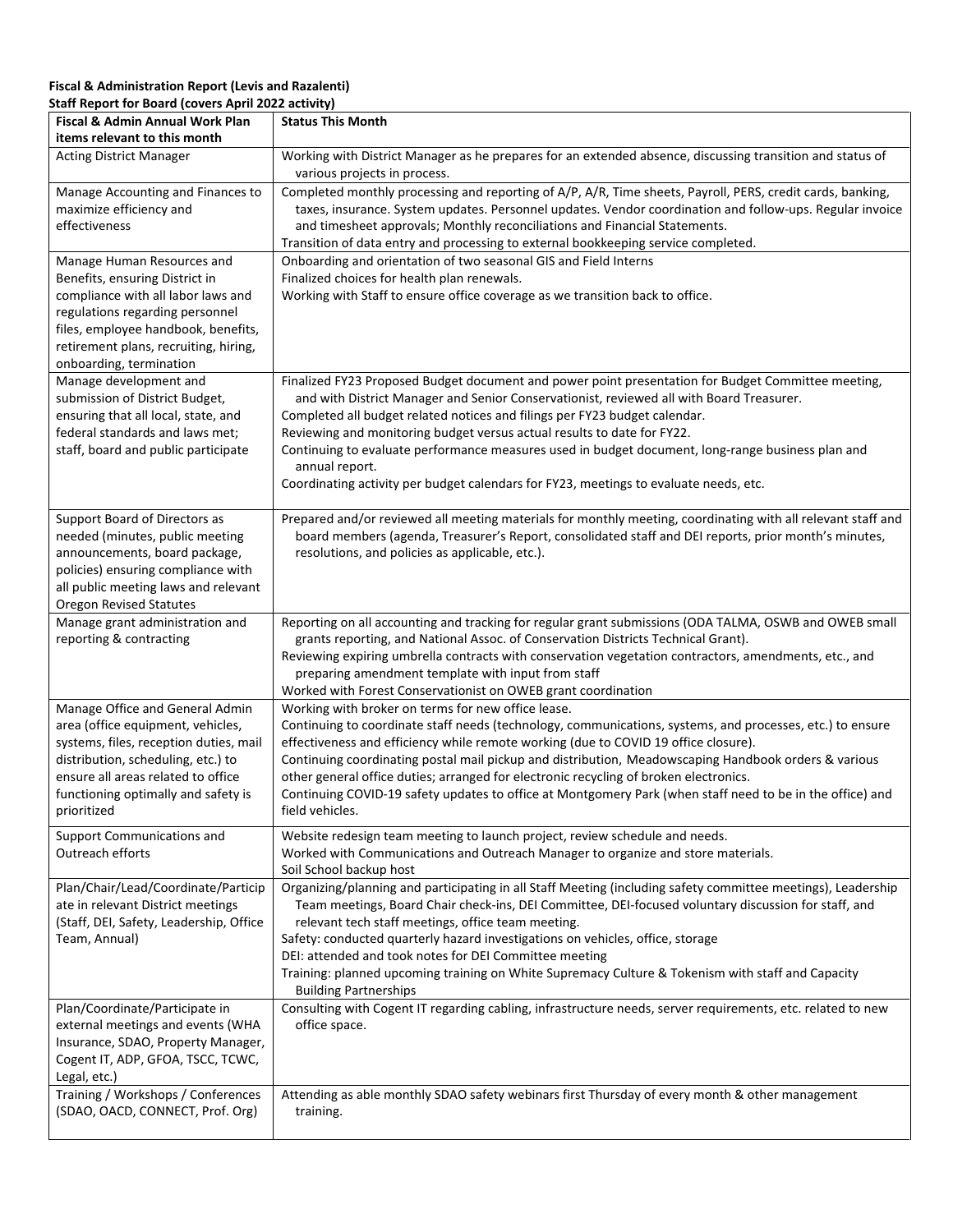### **Mary Logalbo, Urban Conservationist April 2022 Highlights (for May Meeting)**

| Urban<br>Conservation           | Continued work with Lewis & Clark environmental engagement<br>Lewis & Clark<br>College<br>students. These students have completed a survey and mapped areas                                                                                                                                                                                                               |
|---------------------------------|---------------------------------------------------------------------------------------------------------------------------------------------------------------------------------------------------------------------------------------------------------------------------------------------------------------------------------------------------------------------------|
|                                 | of historically found invasive plant infestations, are helping to install                                                                                                                                                                                                                                                                                                 |
|                                 | boot brush stations, and advocating for land maintenance follow-up<br><b>HEALTHY</b><br>needs they find through their survey work. They've also organized a<br><b>DEMOCRACY</b><br>student debate on invasive species delivered through Healthy<br>Democracy. This month, they presented a beautifully done poster and story map linked<br>to here: http://arcg.is/0au0W0 |
|                                 | Participated in a West Willamette Restoration Partnership meeting and worked with<br>chairs to present member survey findings.                                                                                                                                                                                                                                            |
|                                 | Tabled at Friends of Tryon Creek SP's Trillium Fest with Renee - many were out to learn<br>about conservation and buy native plants!                                                                                                                                                                                                                                      |
|                                 | Conducted 4 site visits and crafting conservation plans for the same. Finalized 2<br>conservation plans and a planting plan - the planting plan was created mostly by intern<br>Jordan with some guidance/edits from me. Visited a historic site that's made amazing<br>progress using their conservation plan as a guide!                                                |
|                                 | Participated in the Tryon Creek Watershed Council's stewardship committee meeting.                                                                                                                                                                                                                                                                                        |
|                                 | Executed a new urban demonstration agreement.                                                                                                                                                                                                                                                                                                                             |
|                                 | Met with the Stormwater Stars program coordinator and new ED of NWNW to discuss<br>the future of the program including new innovative ideas to better support participants.                                                                                                                                                                                               |
| <b>Climate</b><br>Change        | Worked with Emma to further develop and plan for upcoming<br>Portland State<br>climate change presentations to the board, staff and PSU.<br>Helped convene a tech staff discussions to provide input on<br>findings. Continued weekly check-ins. Participated in a check-in with FPC's climate                                                                            |
|                                 | intern.                                                                                                                                                                                                                                                                                                                                                                   |
|                                 | Participated in a Wildfire Risk Reduction portland partners meeting with Parks, FPC, and<br>Portland Fire & Rescue.                                                                                                                                                                                                                                                       |
| <b>Education</b><br>Programming | Finalized the Education Program Niche Finding report with hired contractors with Jim<br>and Kammy's feedback in corporated.                                                                                                                                                                                                                                               |
|                                 | Worked with Jackson Middle School staff to identify environmental education                                                                                                                                                                                                                                                                                               |
|                                 | opportunites for SUN program participants and craft a plan of conservation opportunities                                                                                                                                                                                                                                                                                  |
|                                 | on their campus.                                                                                                                                                                                                                                                                                                                                                          |
|                                 | Completed funding agreements with 2 schools to support onsite garden and habitat                                                                                                                                                                                                                                                                                          |
| <b>DEI</b>                      | enhancements.<br>Worked with Laura Guderyahn to complete the Urban Ecology Social Justice book draft                                                                                                                                                                                                                                                                      |
|                                 | outline for the chapter we are co-authoring spotlighting a case study of our<br>organizations' equity efforts.                                                                                                                                                                                                                                                            |
|                                 | Met with EMSWCD staff to discuss diverse suppliers issues and discussed partnership<br>opportuities for the same.                                                                                                                                                                                                                                                         |
| <b>Other</b>                    | Conducted safety evaluation of the Hybrid fleet vehicle with Randi.                                                                                                                                                                                                                                                                                                       |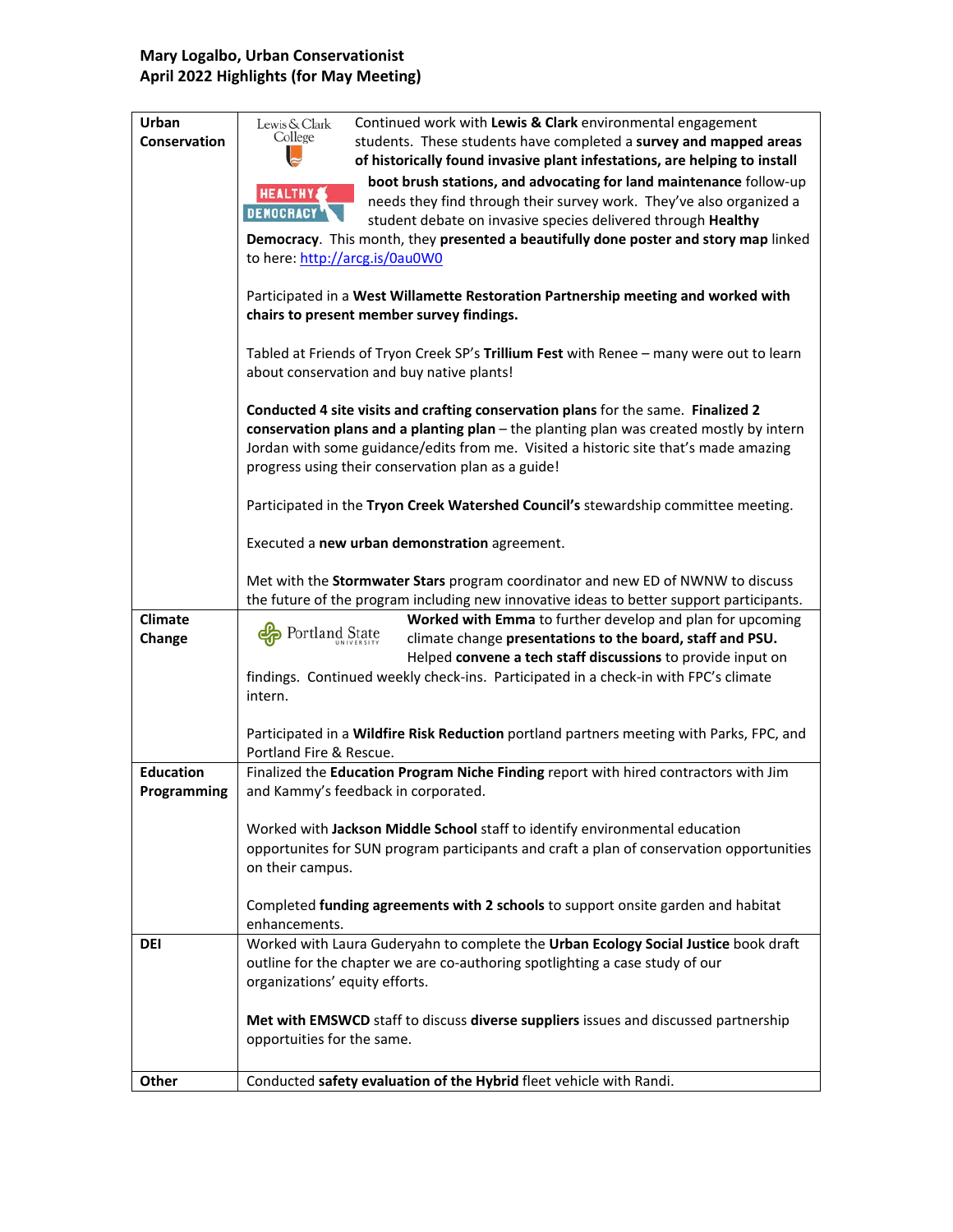# **Renee Magyar, Communications & Outreach Manager --- May 2022 Board Meeting Staff Report (Covers April 2022)**

| <b>Strategic Direction</b>                        | <b>Explanation</b>                                                                                                                                                                                                                                                                                                                                                                                                                                                                                                                                                                                                                                                                                                                                                                                                                                                                                                                                                                                                                                                                                                                                                                                                                                                                                                                                                                                                                                                                                                                                                                                                                                                                                                                                                                                                                                                                                                                                                                                                                  |
|---------------------------------------------------|-------------------------------------------------------------------------------------------------------------------------------------------------------------------------------------------------------------------------------------------------------------------------------------------------------------------------------------------------------------------------------------------------------------------------------------------------------------------------------------------------------------------------------------------------------------------------------------------------------------------------------------------------------------------------------------------------------------------------------------------------------------------------------------------------------------------------------------------------------------------------------------------------------------------------------------------------------------------------------------------------------------------------------------------------------------------------------------------------------------------------------------------------------------------------------------------------------------------------------------------------------------------------------------------------------------------------------------------------------------------------------------------------------------------------------------------------------------------------------------------------------------------------------------------------------------------------------------------------------------------------------------------------------------------------------------------------------------------------------------------------------------------------------------------------------------------------------------------------------------------------------------------------------------------------------------------------------------------------------------------------------------------------------------|
| <b>EQUITY AND INCLUSION</b>                       | • DEI committee meeting media alert                                                                                                                                                                                                                                                                                                                                                                                                                                                                                                                                                                                                                                                                                                                                                                                                                                                                                                                                                                                                                                                                                                                                                                                                                                                                                                                                                                                                                                                                                                                                                                                                                                                                                                                                                                                                                                                                                                                                                                                                 |
| <b>ORGANIZATIONAL HEALTH</b>                      | • Format budget document<br>Monthly: All-Staff, Tech Staff, Leadership Team, Board of Director meetings; Staff<br>report; timesheets; invoicing; expenses<br>Misc: move communications materials out of storage; vacation time; coordinate &<br>produce Lifetime Achievement Award and letters                                                                                                                                                                                                                                                                                                                                                                                                                                                                                                                                                                                                                                                                                                                                                                                                                                                                                                                                                                                                                                                                                                                                                                                                                                                                                                                                                                                                                                                                                                                                                                                                                                                                                                                                      |
| <b>SHARING CONSERVATION</b><br><b>INFORMATION</b> | • Produce/coordinate written/photo content for distribution via<br>website/newsletter/social media: edit District Manager intro letter; send<br>newsletter; coordinate forest owner article; check in about education niche finding<br>and book chapter with M. Logalbo;<br>Meadowscaping Handbook: mail ordered copies<br>• Annual Report: draft cover letter for mailing excess FY 2020-2021 Annual Reports<br>to garlic mustard partners/landowners<br>• Events: Tabling at Trillium Festival; Soil School 2022: coordinate & facilitate<br>planning meeting; update host notes with updated land acknowledgement and<br>survey links; draft email to attendees for survey; share host notes with session co-<br>host; discuss keynote session with planning team; follow-up email to keynote<br>session attendees with link to following session; last minute presenter<br>arrangements; Zoom webinar test hosting session; host IPM session; coordinate<br>delivery of steel cups for presenter gifts; respond to feedback from attendee;<br>coordinate honorariums; draft Soil School 2023 budget;<br>• Website updates: update home page with visits by appointment info; removed out<br>of date information from Healthy Streams Program page<br>Website redesign project: Build out project calendar; update RFP for project team<br>review (M. Levis, J. Hartline); facilitate first project team meeting; create shareable<br>online folders and files for project management; create questions for staff input on<br>website redesign and site content pages; present project at Tech Staff meeting and<br>collected feedback;<br>• Social media: sunset Twitter account; post/share on: Soil School promotion;<br>newsletter promotion; FPC green jobs announcement; skunk cabbage; big leaf<br>maple festival; Earth Day pollinators; if baby bird found on ground<br>Media: board and budget committee meeting and DEI committee mtg media alerts<br>Misc: Informational interview with Clark SWCD AmeriCorps intern |
| <b>FINANCIAL SUSTAINABILITY</b>                   | • No specific activities                                                                                                                                                                                                                                                                                                                                                                                                                                                                                                                                                                                                                                                                                                                                                                                                                                                                                                                                                                                                                                                                                                                                                                                                                                                                                                                                                                                                                                                                                                                                                                                                                                                                                                                                                                                                                                                                                                                                                                                                            |
| <b>CLIMATE CHANGE</b>                             | No specific activities                                                                                                                                                                                                                                                                                                                                                                                                                                                                                                                                                                                                                                                                                                                                                                                                                                                                                                                                                                                                                                                                                                                                                                                                                                                                                                                                                                                                                                                                                                                                                                                                                                                                                                                                                                                                                                                                                                                                                                                                              |
| <b>LONG-TERM SUCCESS</b>                          | • No specific activities                                                                                                                                                                                                                                                                                                                                                                                                                                                                                                                                                                                                                                                                                                                                                                                                                                                                                                                                                                                                                                                                                                                                                                                                                                                                                                                                                                                                                                                                                                                                                                                                                                                                                                                                                                                                                                                                                                                                                                                                            |